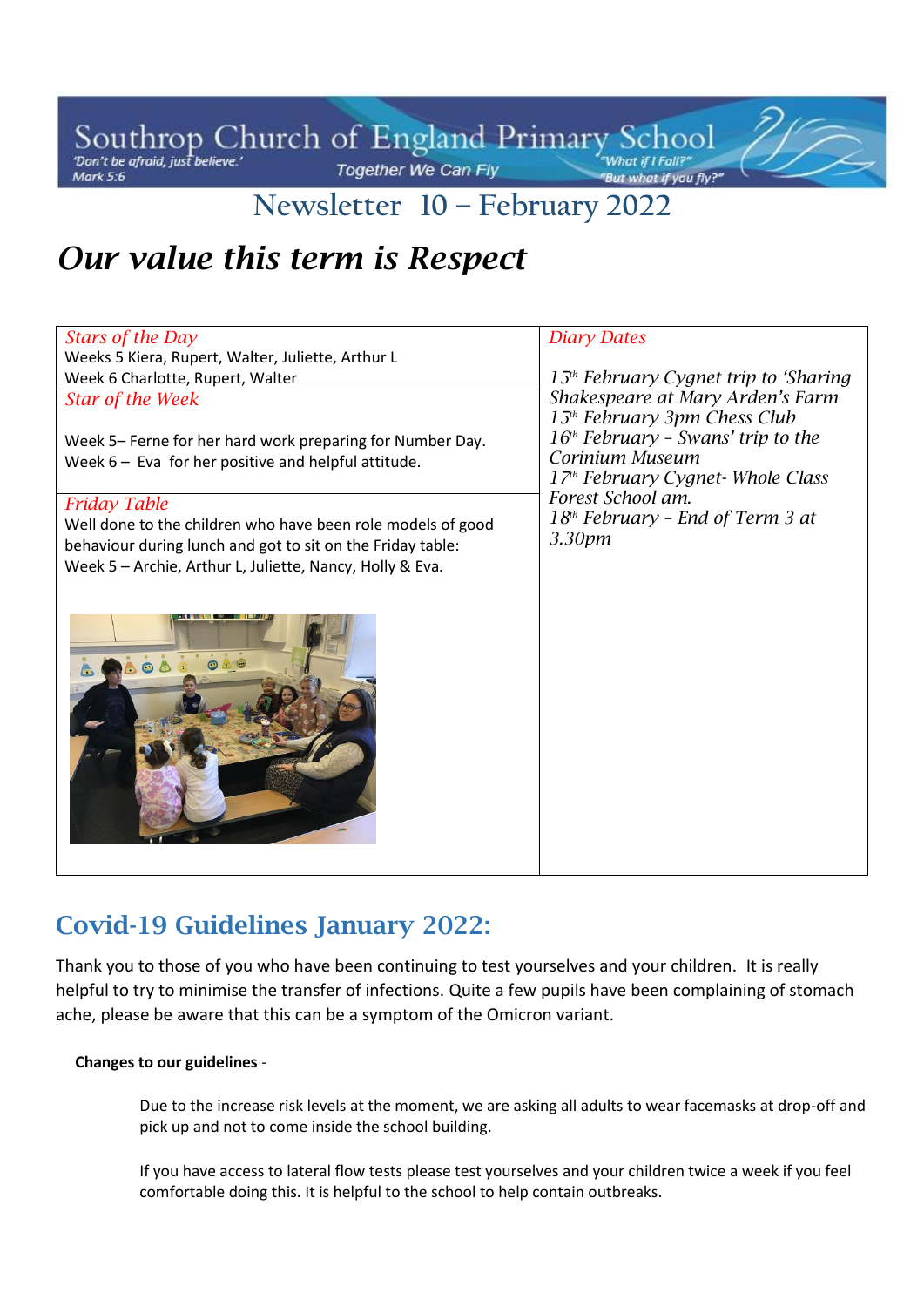Please could you continue to talk to your children about the importance of washing their hands thoroughly and regularly?

#### **Covid Measures:**

- We will continue to:
	- o ask pupils to wash their hands on arrival at school and after breaks and at hometime.
	- $\circ$  ventilate the classrooms, but not at expense of necessary warmth, open windows and doors to clear air when room not in use.
	- o hold outdoor worship where possible
	- o have additional cleaning of high touch areas at lunchtime.
- Face coverings are recommended for staff in crowded spaces, though not required.
- Staff continue to wash hands first thing on arrival at school.
- Symptomatic staff or pupils, and those who record a positive test, will still need to isolate in line with current guidance.
- The Co-Head teachers are required to monitor cases to identify any outbreaks and close contacts. If 5 staff or pupils test positive within a 10 day period or if a member of staff or pupil is admitted to hospital we will seek public health advice and implement additional infection control measures – e.g. additional cleaning, additional ventilation.

Full details can be seen in the Outbreak Management Plan on the website.

#### **Covid-19 Symptoms**

The main symptoms of coronavirus (COVID-19) are usually mild, but some people can become very unwell.

- High temperature this means you feel hot to touch on your chest or back (you do not need to measure your temperature)
- New, continuous cough this means coughing a lot for more than an hour, or 3 or more coughing episodes in 24 hours (if you usually have a cough, it may be worse than usual)
- Loss or change to your sense of smell or taste this means you've noticed you cannot smell or taste anything, or things smell or taste different to normal

Most people with coronavirus have at least one of these symptoms.

If you have these symptoms you are able to seek testing.

You can ask for a test:

- for yourself, if you have coronavirus symptoms now (a high temperature, a new, continuous cough, or a loss or change to your sense of smell or taste)
- for someone you live with, if they have coronavirus symptoms

You need to get the test done in the first 5 days of having symptoms.

[https://www.nhs.uk/conditions/coronavirus-covid-19/testing-for-coronavirus/ask-for-a-test-to-check-if-you-have](https://www.nhs.uk/conditions/coronavirus-covid-19/testing-for-coronavirus/ask-for-a-test-to-check-if-you-have-coronavirus/)[coronavirus/](https://www.nhs.uk/conditions/coronavirus-covid-19/testing-for-coronavirus/ask-for-a-test-to-check-if-you-have-coronavirus/)

#### **Adhering to Government Guidance**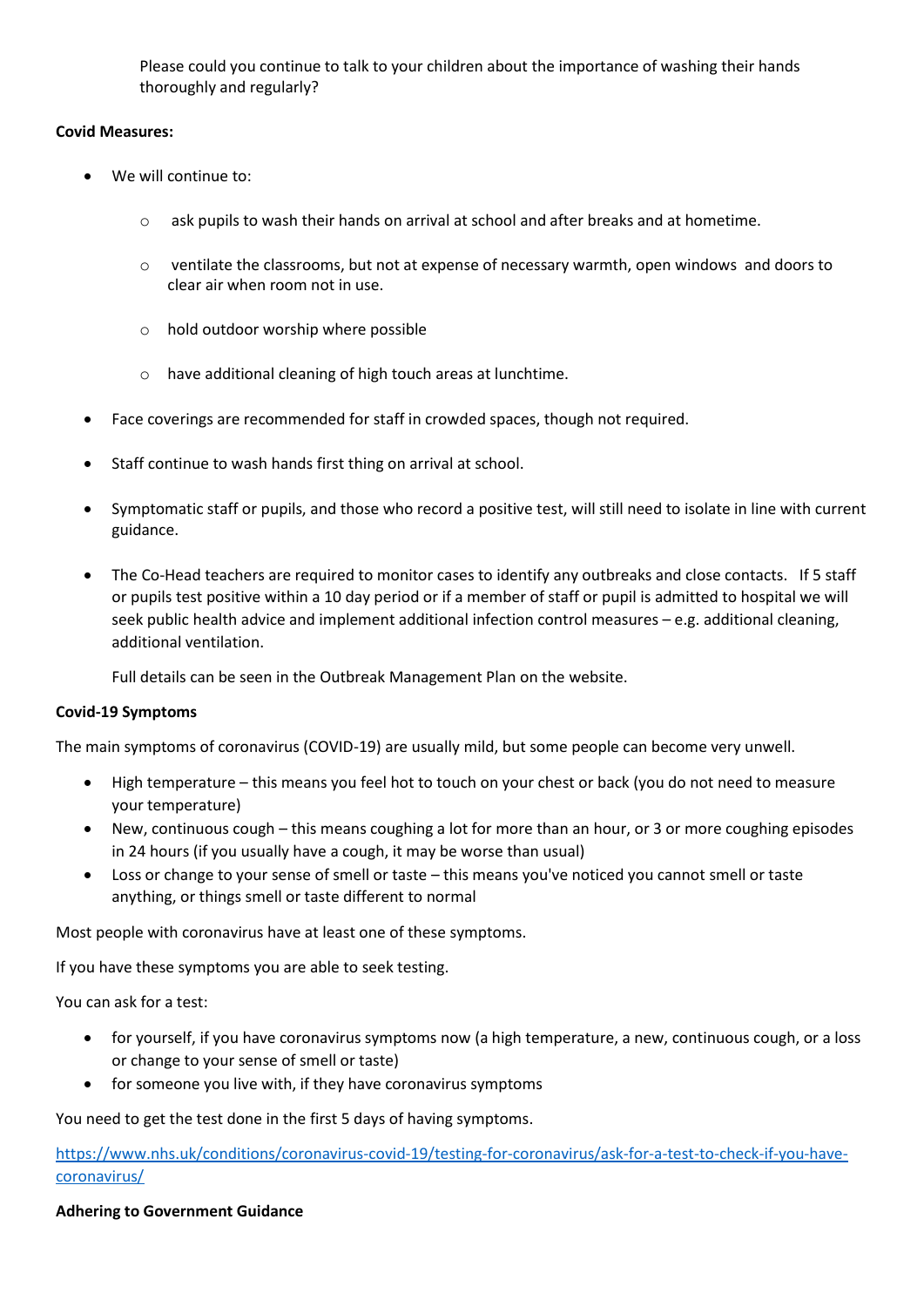Please adhere to the latest government guidance on socialising and avoiding infection, which can be found at: <https://www.gov.uk/coronavirus>

#### **Covid-19 Arrangements**

If you have any concerns or questions about the new arrangements in school please contact Mrs Simmons [\(admin@southrop.gloucs.sch.uk\)](mailto:admin@southrop.gloucs.sch.uk) , Miss Davies or Mrs McLellan [\(head@southrop.gloucs.sch.uk\)](mailto:head@southrop.gloucs.sch.uk)

### **Governor Update**

Many thanks to Stephen Wells for leading the Governing Body since 2018. Stephen has led the Governing Body through the Covid Pandemic which has been extremely challenging. It has been a real education and privilege to work on the Governing Body under his leadership. Thank you, Stephen you will be greatly missed.

It has been difficult to find a replacement for Stephen and the search continues. Until a suitable candidate can be found the task of chairing the Governing Body is happily with James Simmons and myself. James is taking the lead in a Co-Chairing role with myself in support also as Co-Chair.

James and I have had several online meetings over the past 2 weeks since Stephen's departure and we are, I believe, doing well to pick up the mantle.

I would like to thank the Co-Heads and all the other members of the Governing Body for helping James and I navigate our way through the necessary work to lead a successful Governing Body. A special thanks to Rachel Mehtar for working hard to keep the governors in check in her vital role as Clerk to the Governors.

Finally, thank you to all the members of staff who work hard to make Southrop School an inspiring place to learn.

Ed Morris – Co-Chair of Governors

### **In the Swan Classroom**

In English we have been continuing our work on news articles very imaginatively. Y3&4 have been enjoying writing articles about a mystery guest who disappeared from the royal ball at midnight! Y5&6 have been writing about a strange invasion of flying pig. Sounds unbelievable – well take a look at this news article about pink frogs raining down on Stroud and Cirencester 30 years ago.

<https://www.stroudnewsandjournal.co.uk/news/17154361.remember-pink-frogs-rained-stroud-cirencester/>

In Maths everyone has been doing some data handling and using the results of the Big Garden Birdwatch to help them. Year 3 & 4 have been looking at bar charts and Year 5&6 interpreting line graphs and using timetables, the latter being something that children in our area do not have much access to. Do please seize any opportunity to discuss any timetables you come across with your child! Y5&6 have also been thinking about reflecting and translating shapes and learning what makes a shape congruent - you might want to check their knowledge at home! Meanwhile Y3&4 have really been impressing Mr Jones with their knowledge of column addition and subtraction.

While the Y5&6 Cross Country Team were busy at Far Peaks the rest of the class enjoyed some time Scratch coding and debugging a quiz with Mr Jones.

This week we were really lucky to Zoom into the Cheltenham Synagogue with the rest of the school, as part of our study of Judaism. Thank you to Mrs Tipple for arranging this. The children were able to get some first-hand information about the different festivals celebrated and even learnt a Jewish prayer......in Hebrew!

In art we learnt about The Firebird by Stravinsky and used the music as inspiration for our own artwork. The children had free choice over the medium they wanted to use for their picture and really captured the emotion of the music in their art work.

After all this we still had some energy left to design a work out during PE. Miss Belcher challenged the children to design a routine that exercised each muscle group. We even found some muscles we didn't know where there!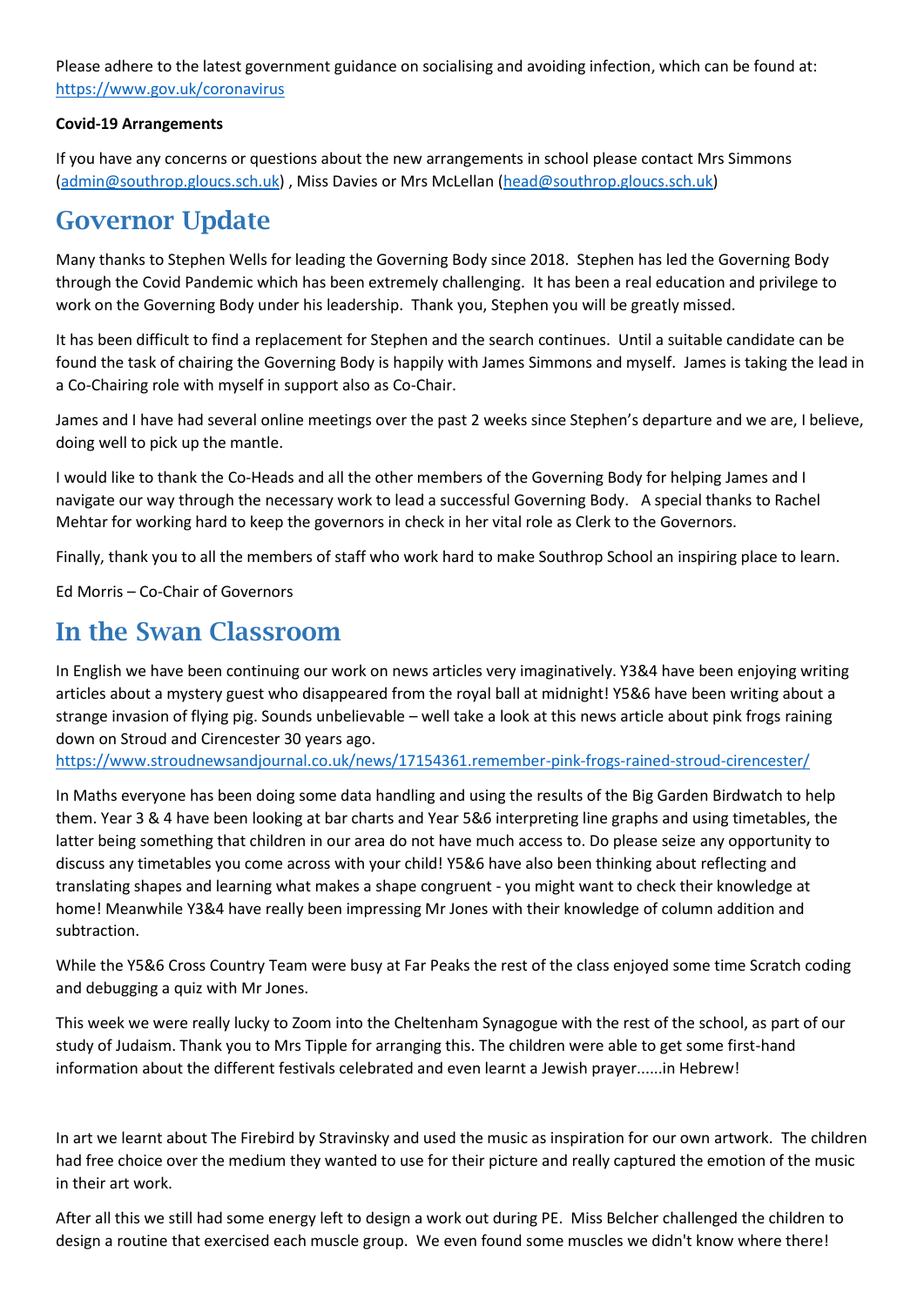### **Cross Country at Far Peaks**



A huge well done to the Y5&6 team who put themselves forward for the challenge. Cross Country ordinarily takes a lot of determination and strength of character, and this one more than most, as there were quite a few uphill sections. They showed great teamwork supporting each other and we are very proud of them.

## **World Book Day**

Thursday 3<sup>rd</sup> March is World Book Day. This is a great opportunity for the children to explore books and reading. More details will be sent out but half term is a good opportunity to decide on a book character for dressing up on the day.

## **Number Day**

Well done for Mrs Dawson and the School Council for arranging such an enjoyable day. The morning started with a Number Day worship, then learning maths through stories. Over lunch children were busy making numbers through gymnastic with some help from Miss Hall. The afternoon was a frenzy of weighing, measuring and baking mug cakes in the microwave. The day finished with Maths Who Wants to Be a Millionaire and the grand draw of the raffle. In addition everyone got to take home a number biscuit thanks to Ferne. Wow – what a day!







# **After School Sports Club**

Cygnets had a fabulous time last week with Miss Belcher setting obstacle and challenge courses for the another team to navigate. As you can see they did a fabulous job. They also evaluated each others' courses very effectively and suggested improvements. You can see video of the courses being used on our Youtube channel: <https://www.youtube.com/watch?v=LF8P78BYfR4>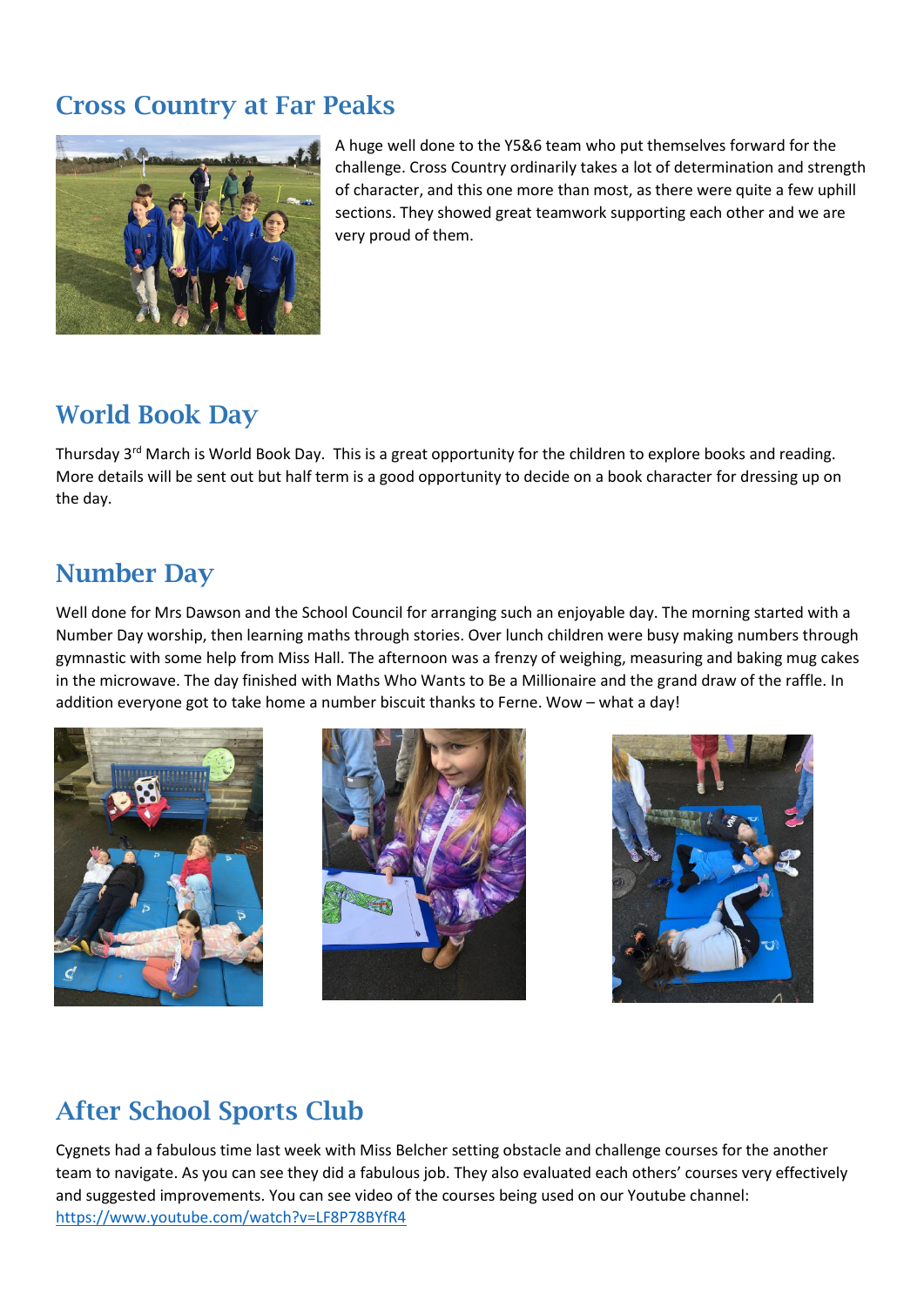

## **Donation from the CHEQS and Local Villages Trust**

We were surprised and delighted to receive a cheque for £1000 out of the blue one Friday afternoon! The trust would like us to spend it on items to support the children's wellbeing and the staff are considering that carefully at the moment. We will keep you posted.

### **In the Cygnet Classroom**

The Cygnets have had another busy week of learning. We have been continuing our topic, Famous For More Than Five Minutes, and the children loved drawing and painting portraits of Queen Victoria and Queen Elizabeth I. The Cygnets worked together to sort and order different writing technologies. They were intrigued to find out that William Shakespeare handwrote all of his plays, imagine not being able to type up what you wanted to say! They have also chosen their favourite famous person to research further and write about in detail. They are really excited about our upcoming trip to Shakespeare's farm next Tuesday.

On Wednesday afternoon, Mrs Silverston from the Cheltenham Synagogue Zoomed in to speak to us about Judaism. She showed us photos of the synagogue in Cheltenham and talked us through the various festivals. Mrs Silverston also answered the Childrens' questions about Judaism. The children did a wonderful job of listening intently, asking interesting questions and were able to connect their learning in class with real life.

In English, we have been reading and discussing poetry. We have looked at lots of different types of poems: classic, nursery rhymes, funny poetry and themed poetry. The children are excited to find a favourite poem from home and bring it in next week to share with the class and explain why they chose it. We have also focused lots on writing out poems with an emphasis on handwriting. Most of the children are beginning to join their letters and are becoming competent little writers.

In Maths, Year One children have been working on number fluency. They are exploring and understanding number facts for numbers up to ten. They are using a range of resources to help them and are becoming more and more fluent in reciting these number facts. Year Two children are spending lots of time talking about and questioning the properties of a range of 3D shapes. The children are becoming confident with the vocabulary around these shapes.

In Computing, the children tried their best to direct Mrs Martyn and I around the classroom by using a clear set of instructions to program us. They found this very tricky and also hilarious when their instructions sent us off in the opposite direction. This week we explored Bee Bots and how to program them.

In Science the children have been learning about different materials. This week they did different experiments to investigate the different properties of these materials. We have had a huge push on using scientific vocabulary. I wonder if they have been using any of it at home.

## **Whole Cygnet Trip to Forest School**

The whole Cygnet Class will be going to Forest School for the morning on Thursday  $17<sup>th</sup>$  February. Please make sure you child is dressed for the weather and has wellington boots. They can change into their school uniform when they return.